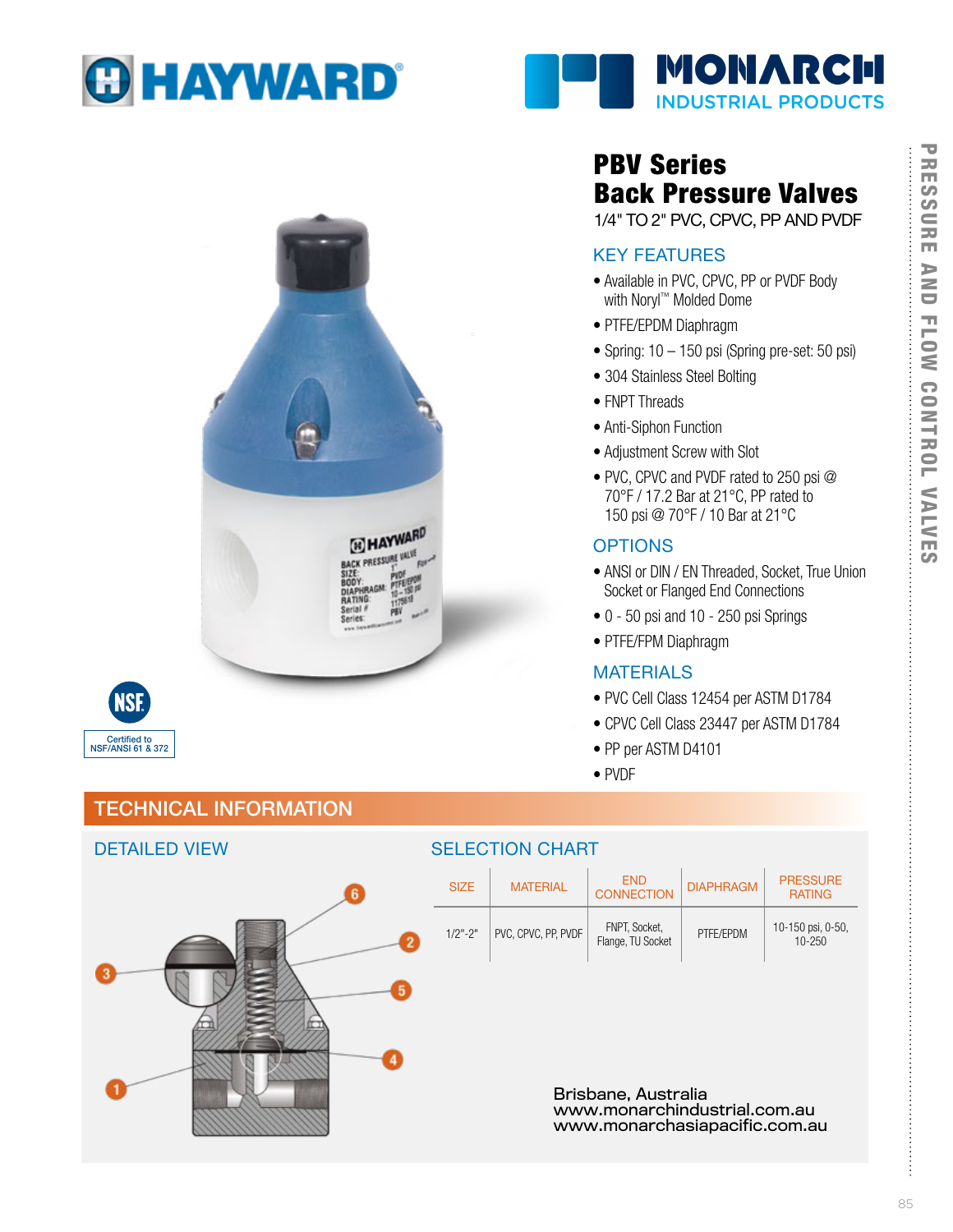## PBV Series Back Pressure Valves

1/4" TO 2" PVC, CPVC, PP AND PVDF



## TECHNICAL INFORMATION, *CONTINUED*

#### PARTS LIST

- 1. Valve Body PVC, CPVC, PP or PVDF
- 2. Dome Noryl™
- 3. Diaphragm PTFE/EPDM or PTFE/FPM
- 4. Compressor
- 5. Spring
- 6. Adjustment Screw . . . . . . . . . . . . . .

#### SPARE PARTS

- Diaphragm and Spring
- Rebuild Kit: Diaphragm, Compressor, Adjustment Screw and Spring



#### DIMENSIONS (INCHES / MILLIMETERS)

| <b>VALVE SIZE</b><br>in / DN | $\overline{A}$<br>in $/mm$ | B<br>in $/mm$ | C<br>in $\sqrt{mm}$ |
|------------------------------|----------------------------|---------------|---------------------|
| 1/4/8                        | 3.55/90                    | 2.35/60       | 0.75/19             |
| 3/8/10                       | 3.55 / 90                  | 2.35/60       | 0.75/19             |
| 1/2/15                       | 4.25/108                   | 2.35/60       | 1.08 / 27           |
| 3/4/20                       | 5.60 / 142                 | 3.50 / 89     | 1.10 / 28           |
| 1/25                         | 5.90 / 150                 | 3.50 / 89     | 1.25 / 32           |
| $1 - 1/2 / 40$               | 8.50 / 216                 | 4.90 / 124    | 1.80 / 46           |
| 2/50                         | 9.00 / 229                 | 4.90 / 124    | 2.10 / 53           |

#### PERFORMANCE CURVE



Brisbane, Australia www.monarchindustrial.com.au www.monarchasiapacific.com.au



USA: 1.888.429.4635 • Fax: 1.888.778.8410 • One Hayward Industrial Drive • Clemmons, NC 27012 • Email: hfcsales@hayward.com Canada: 1.888.238.7665 • Fax: 1.905.829.3636 • 2880 Plymouth Drive • Oakville, ON L6H 5R4 • Email: hflowcanada@hayward.com Visit us at: haywardflowcontrol.com